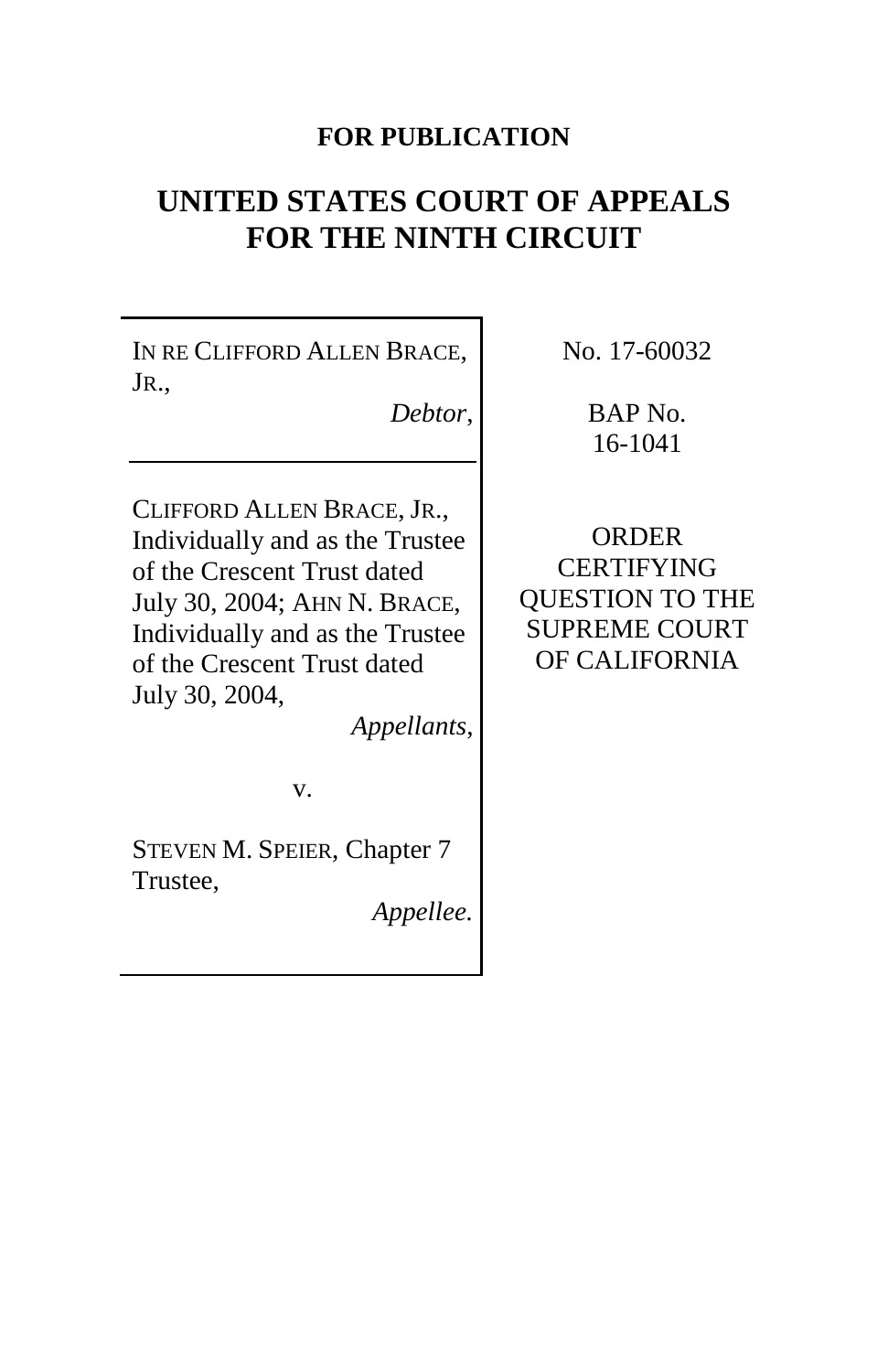#### Filed November 8, 2018

Before: Consuelo M. Callahan and Jacqueline Nguyen, Circuit Judges, and David A. Ezra,**[\\*](#page-1-0)** District Judge.

**Order** 

#### **SUMMARY[\\*\\*](#page-1-1)**

## **Certified Question**

In a bankruptcy case, the panel certified the following question to the Supreme Court of California:

> Does the form of title presumption set forth in section 662 of the California Evidence Code overcome the community property presumption set forth in section 760 of the California Family Code in Chapter 7 bankruptcy cases where: (1) the debtor husband and non-debtor wife acquire property from a third party as joint tenants; (2) the deed to that property conveys the property at issue to the debtor husband and non-debtor wife as joint tenants; and (3) the interests of the

<span id="page-1-0"></span>**<sup>\*</sup>** The Honorable David A. Ezra, United States District Judge for the District of Hawaii, sitting by designation.

<span id="page-1-1"></span>**<sup>\*\*</sup>** This summary constitutes no part of the opinion of the court. It has been prepared by court staff for the convenience of the reader.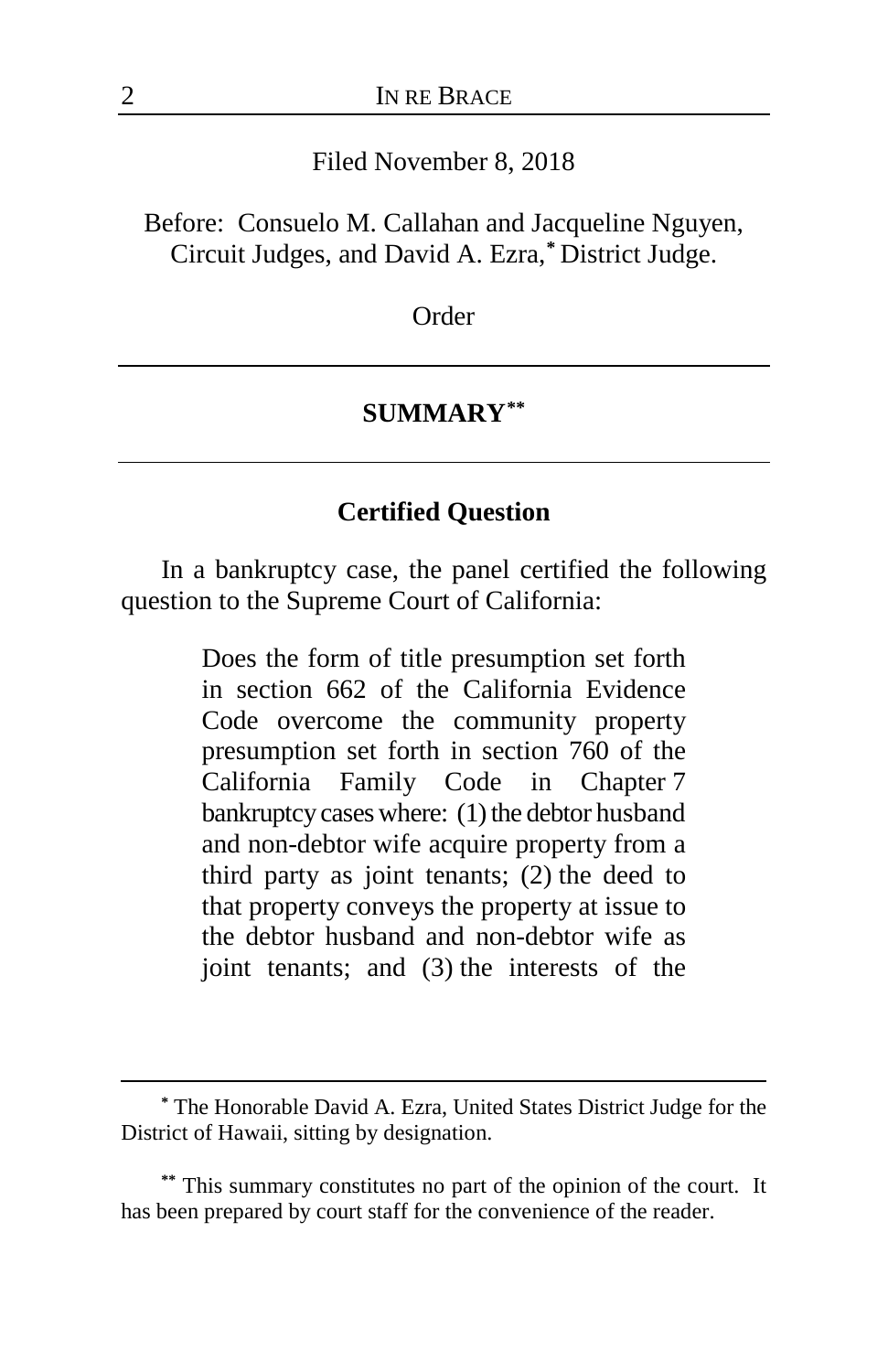debtor and non-debtor spouse are aligned against the trustee of the bankruptcy estate?

The panel withdrew the case from submission and directed the Clerk to administratively close the docket, pending further order.

#### **ORDER**

We respectfully ask the Supreme Court of California to exercise its discretion to decide the certified question set forth in Part II of this Order, below. *See* Cal. R. Ct. 8.548. The answer to this question of California law will be dispositive of the appeal before us, and no clear controlling California precedent exists. *Id.* Moreover, because the question that we certify is of great importance to many debtors and creditors in California, considerations of comity and federalism suggest that the court of last resort in California, rather than our court, should have the opportunity to answer the question in the first instance. *See Kilby v. CVS Pharmacy, Inc.*, 739 F.3d 1192, 1196–97 (9th Cir. 2013); *Klein v. United States*, 537 F.3d 1027, 1028 (9th Cir. 2008).

## **I. Administrative Information**

We provide the following information as required by California Rule of Court 8.548(b)(1):

The title of this case is: CLIFFORD ALLEN BRACE, Jr., individually and as the Trustee of the Crescent Trust dated July 30, 2004, and AHN N. BRACE, individually and as the Trustee of the Crescent Trust dated July 30, 2004, Appellants v. STEVEN M. SPEIER, Chapter 7 Trustee, Appellee (In re: CLIFFORD ALLEN BRACE, Jr.).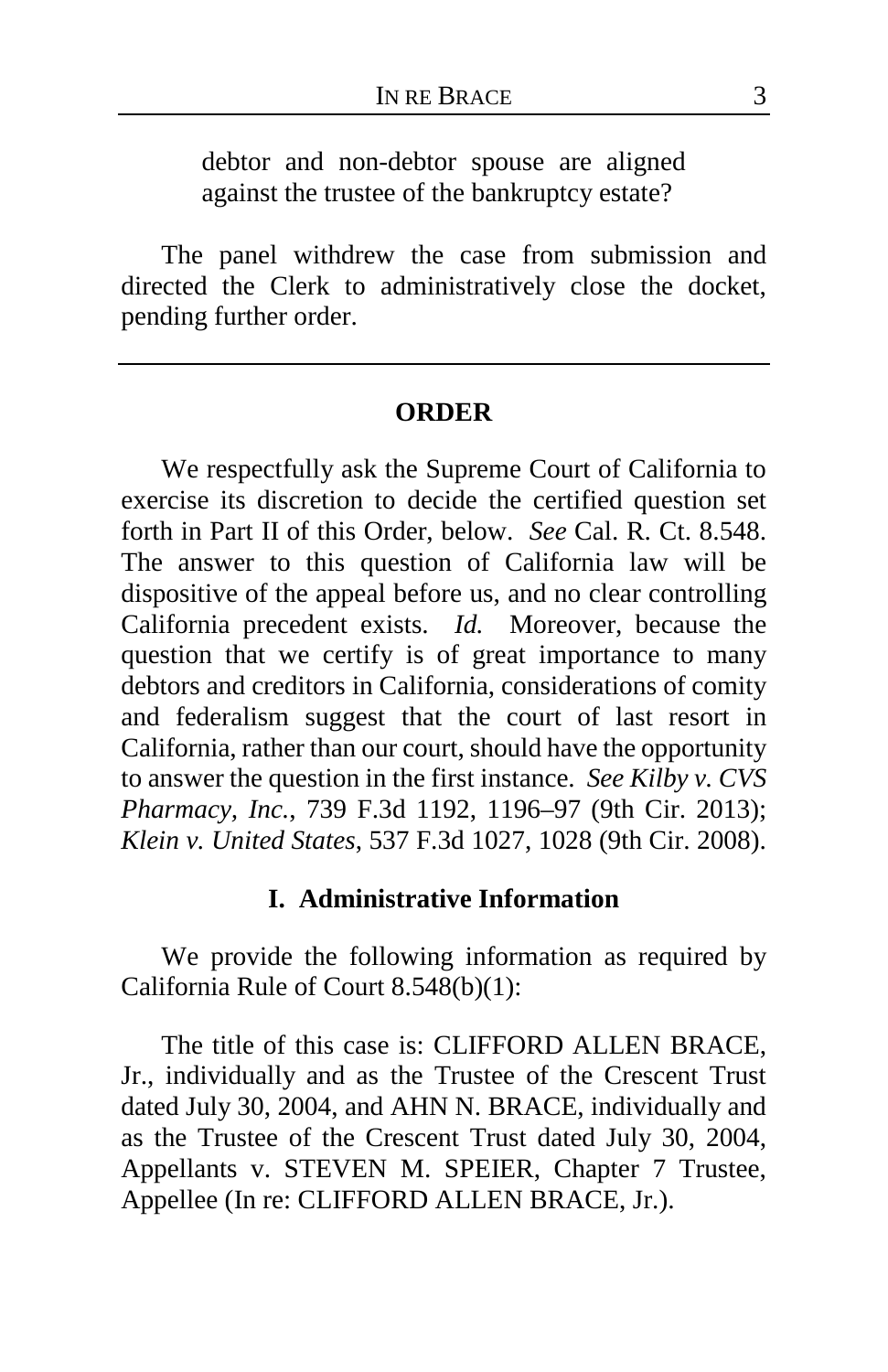The case number in our court is: 17-60032.

The names and addresses of counsel are: *for Appellants*, William Derek May, Law Office of W. Derek May, 400 North Mountain Avenue, Suite 215b, Upland, CA 91786, and Stephen R. Wade, Law Offices of Stephen R. Wade, P.C., 350 W. 4th Street Claremont, CA 91711; *for Appellee*, Matthew W. Grimshaw, D. Edward Hays, and Judith E. Marshack, Marshack Hays LLP, 870 Roosevelt Avenue, Irvine, CA 92620; *for Amicus Curiae* the National Association of Consumer Bankruptcy Attorneys and the National Consumer Bankruptcy Rights Center, Tara Twomey, the National Consumer Bankruptcy Rights Center, 1501 The Alameda, Suite 200, San Jose, CA 95126, and Wayne A. Silver, Law Office of Wayne A. Silver, 643 Bair Island Rd., Suite 403, Redwood City, CA 94063.

# **II. Certified Question**

We request a decision by the Supreme Court of California on the following question that is now before us:

> Does the form of title presumption set forth in section 662 of the California Evidence Code overcome the community property presumption set forth in section 760 of the California Family Code in Chapter 7 bankruptcy cases where: (1) the debtor husband and non-debtor wife acquire property from a third party as joint tenants; (2) the deed to that property conveys the property at issue to the debtor husband and non-debtor wife as joint tenants; and (3) the interests of the debtor and non-debtor spouse are aligned against the trustee of the bankruptcy estate?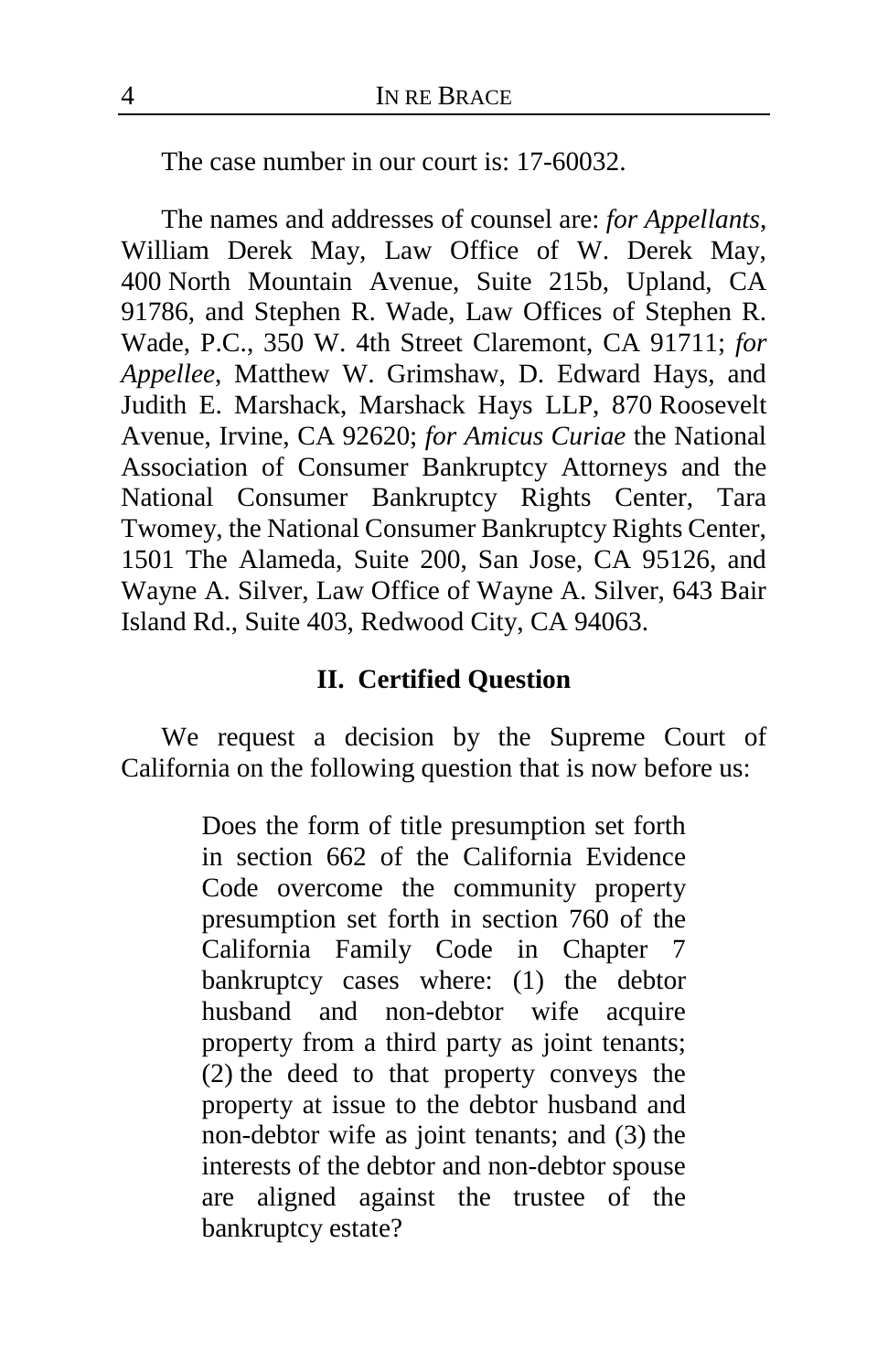Our phrasing of the question should not restrict the Supreme Court of California's consideration of the issues involved; that court may reformulate the question. Cal. R. Ct. 8.548(f)(5).

We agree to accept and to follow the decision of the Supreme Court of California, as we are required by both California Rule of Court 8.548(b)(2) and our own precedent. *See Klein*, 537 F.3d at 1029.

### **III. Statement of Facts**

Appellants, Clifford and Ahn Brace, have been married since 1972. Around 1977 or 1978, Appellants acquired their residence located at 470 E. Crescent Avenue in Redlands, California (the "Redlands Property"). Sometime before bankruptcy, Appellants also acquired a rental property located at 4250 N. F Street in San Bernardino, California (the "San Bernardino Property") (collectively, the "Properties") and a parcel of land located in Mohave, Arizona (the "Mohave Property").**[1](#page-4-0)** Appellants took title to each property as "husband and wife as joint tenants."

On July 30, 2004, Mr. Brace ("Debtor") formed the Crescent Trust, an irrevocable trust, which designated Mrs. Brace as the sole beneficiary and Debtor as the sole trustee. The Crescent Trust document was never recorded. A few months later, in August 2004, Debtor executed and recorded trust transfer deeds that transferred his interests in the Redlands and San Bernardino Properties into the Crescent Trust for no consideration. At the time of the transfers,

<span id="page-4-0"></span>**<sup>1</sup>** On appeal, Appellants do not challenge the characterization of the Mohave Property. Therefore, we address the characterizations of only the Redlands and San Bernardino Properties.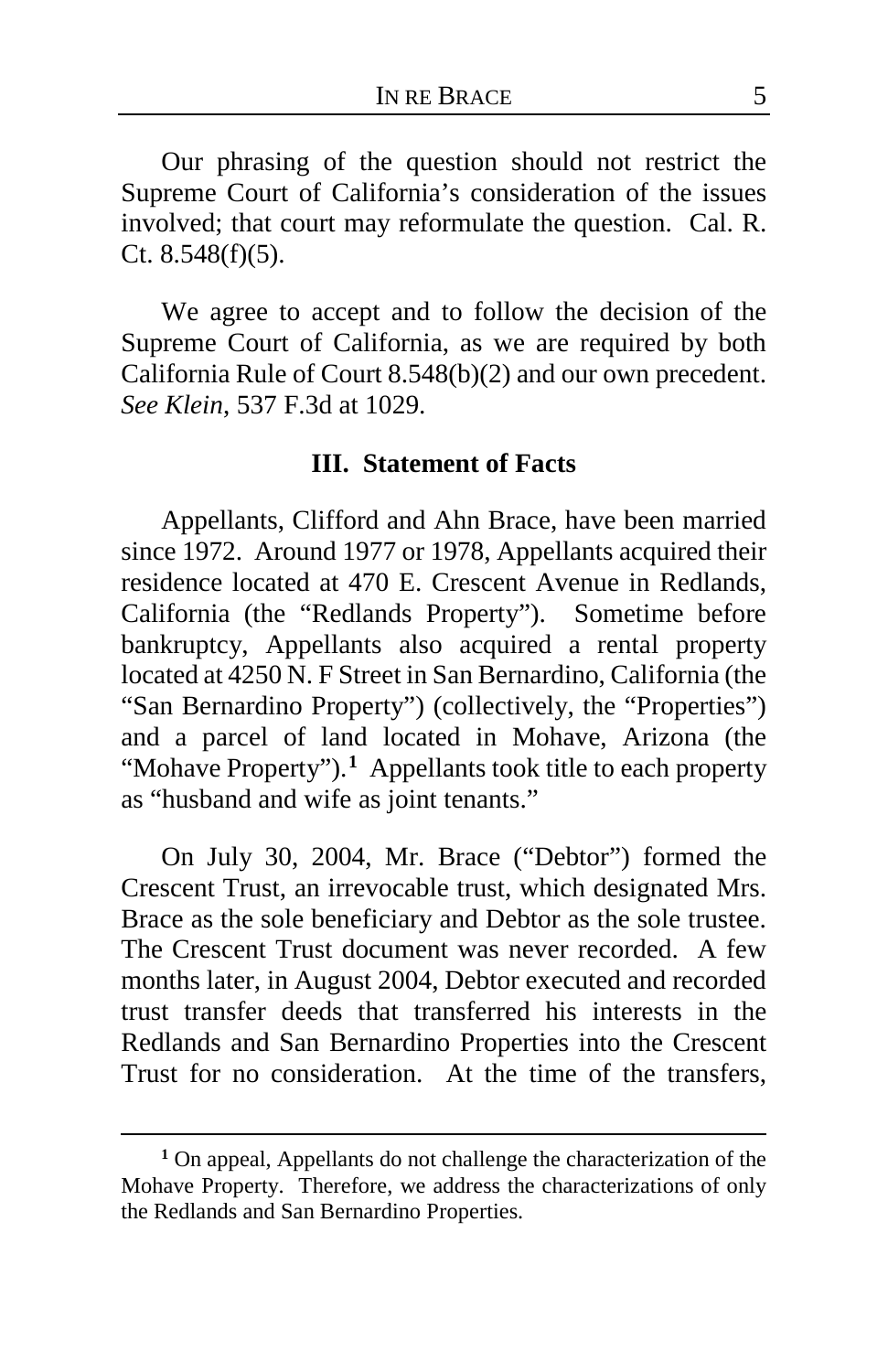Debtor was a defendant in a civil action in state court. Two weeks after Debtor transferred the Properties into the Trust, a default judgment was entered against him.

On May 16, 2011, Debtor filed a voluntary petition under Chapter 7 of the Bankruptcy Code, and Robert L. Goodrich was appointed Chapter 7 Trustee.**[2](#page-5-0)** In December 2011, the Trustee filed an adversary proceeding against Appellants, individually and in their capacities as trustees of the Crescent Trust,<sup>[3](#page-5-1)</sup> seeking: (1) a declaration that the Properties were property of the bankruptcy estate; (2) a judgment quieting title to the Properties in the bankruptcy estate; (3) turnover of any of the Properties determined to be property of the bankruptcy estate; (4) avoidance and recovery of Debtor's transfers of the Properties into the Crescent Trust as actually or constructively fraudulent transfers under the California Uniform Fraudulent Transfer Act (the "CUFTA"), Cal. Civ. Code § 3439.04(a); and (5) revocation of Debtor's discharge under 11 U.S.C. § 727(d)(1) and (d)(2).

Following the trial, the bankruptcy court ruled in favor of the Trustee on the actual fraudulent transfer claims, voided the transfer of the Properties, and held that the Properties were part of the bankruptcy estate in their entireties. In so ruling, the bankruptcy court rejected Appellants' defense that, many years earlier, they had orally transmuted the property from community property to separate property.

<span id="page-5-0"></span>**<sup>2</sup>** Goodrich resigned during the bankruptcy court trial and was replaced by the current Trustee, Steven Speier.

<span id="page-5-1"></span>**<sup>3</sup>** Mrs. Brace was not a trustee of the Crescent Trust, and the Trustee erroneously named her as such in the complaint.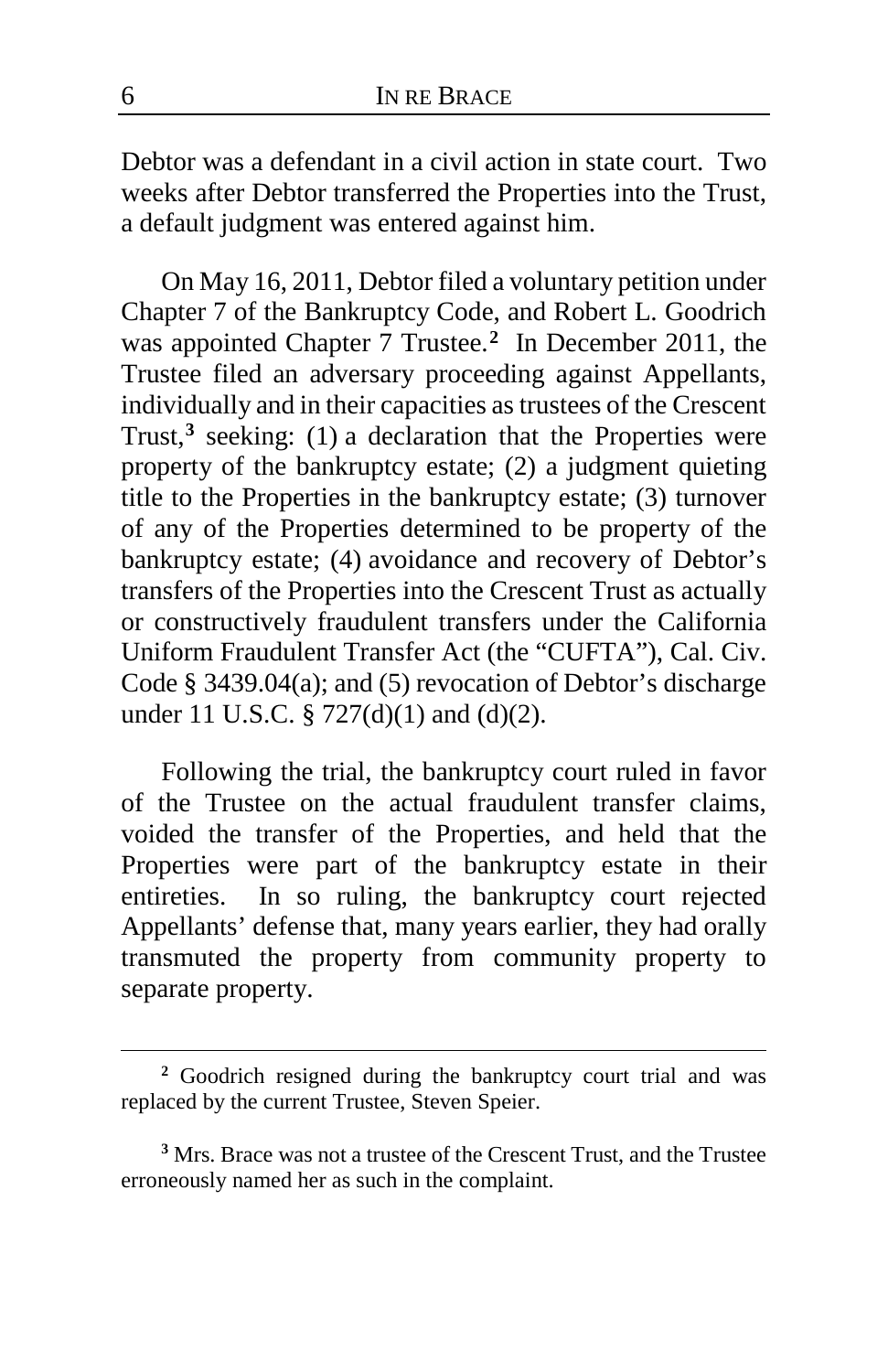After judgment was entered, Appellants timely moved for reconsideration and to amend the judgment, arguing that the Properties, as recovered, were not part of the bankruptcy estate in their entireties. Rather, because Appellants held the Properties as joint tenants before the transfer, Appellants argued that they held the Properties as tenants in common post-transfer.**[4](#page-6-0)** Thus, as separate property, only Debtor's one-half interest in each of the Properties should be included as part of the estate.

The bankruptcy court disagreed. At the hearing on Appellants' motion for reconsideration and to amend the judgment,**[5](#page-6-1)** the bankruptcy court explained that Appellants acquired the Properties during their marriage and took title "as husband and wife, as joint tenants"; thus, post-avoidance of the transfer to the Crescent Trust, Appellants once again held the Properties as joint tenants. The bankruptcy court further explained that, under sections 760**[6](#page-6-2)** and 2581**[7](#page-6-3)** of the

 $\overline{a}$ 

<span id="page-6-1"></span>**<sup>5</sup>** Due to the complexity of the matter, the hearing was divided between two proceedings, the first of which occurred on November 5, 2015, and the second on December 10, 2015.

<span id="page-6-2"></span>**<sup>6</sup>** "Except as otherwise provided by statute, all property, real or personal, wherever situated, acquired by a married person during the marriage while domiciled in this state is community property." Cal. Fam. Code § 760.

<span id="page-6-3"></span>**<sup>7</sup>** Section 2581 of the Family Code states, in relevant part:

<span id="page-6-0"></span>**<sup>4</sup>** Specifically, Appellants explained that when Debtor transferred his one-half interest in each of the Properties to the Crescent Trust, the respective joint tenancies were severed, and thus Appellants held the Properties as tenants in common. Appellants later abandoned this argument at the hearing on the motion for reconsideration and to amend the judgment.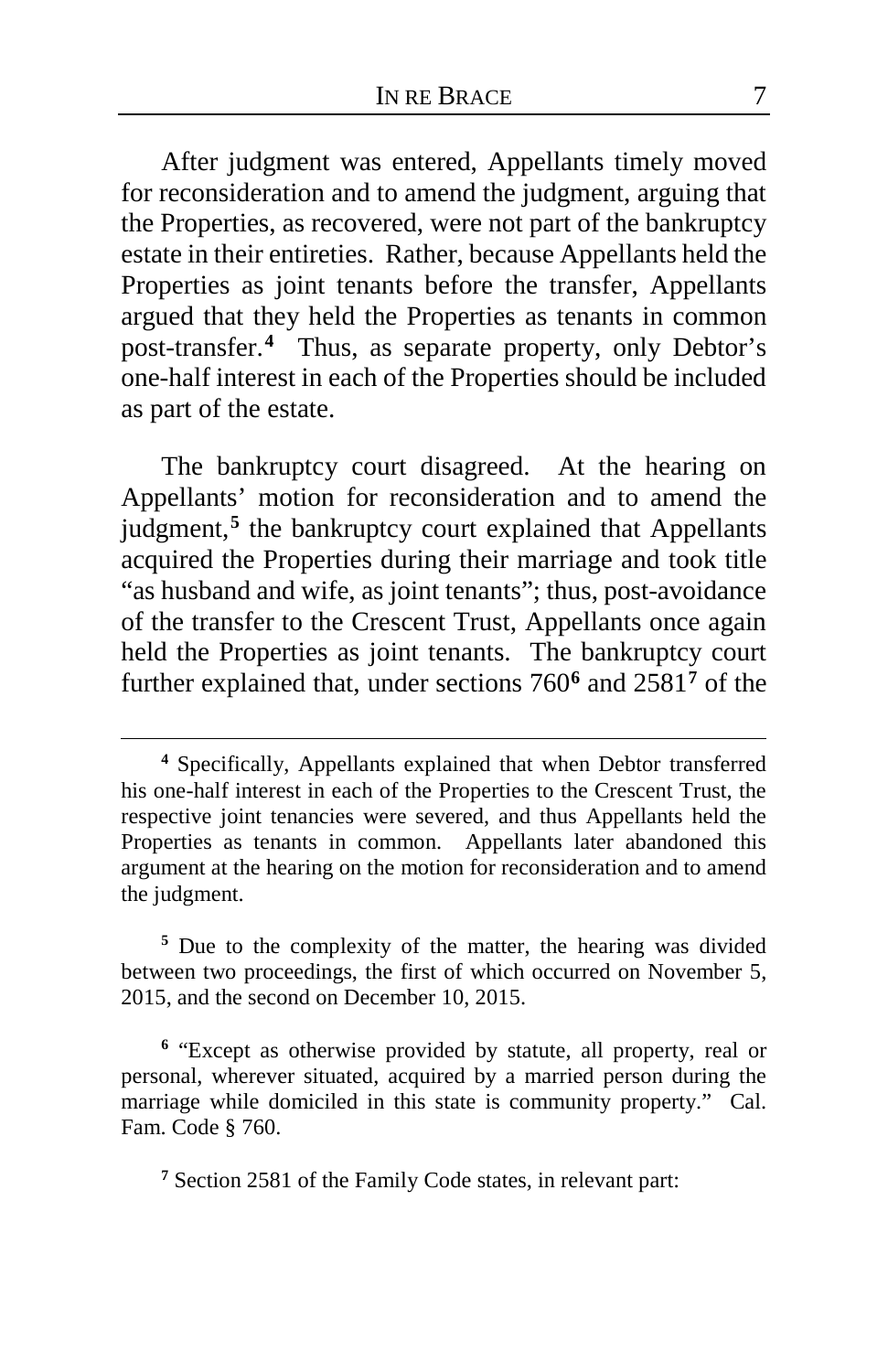California Family Code, the characterization of property in the deed is irrelevant. Accordingly, it determined that the Properties were community property and therefore property of the bankruptcy estate in their entireties.

In the interest of clarity, the bankruptcy court amended the judgment, finding that:

> although these properties are returned to joint tenancy between the Debtor and Defendant Ahn Brace, the properties were acquired by the Debtor and Ahn Brace during the marriage with community assets and they presumptively constitute community property under applicable law. Defendants failed to establish that the Redlands Property, San Bernardino Property, or [Mohave] Property were not community in nature and, therefore they constitute property of the Estate pursuant to 11 U.S.C. § 541 and are subject to administration by the Estate.

Appellants timely appealed the bankruptcy court's amended judgment to the Ninth Circuit Bankruptcy<br>Appellate Panel (the "BAP"). In an unpublished Appellate Panel (the "BAP"). memorandum disposition, the BAP affirmed the bankruptcy court's decision on the CUFTA claims and avoidance of the Crescent Trust. This issue is not on appeal. In a separate published opinion, the BAP affirmed the bankruptcy court's

> For the purpose of division of property on dissolution of marriage or legal separation of the parties, property acquired by the parties during marriage in joint form, including property held in tenancy in common, joint tenancy, or tenancy by the entirety, or as community property, is presumed to be community property.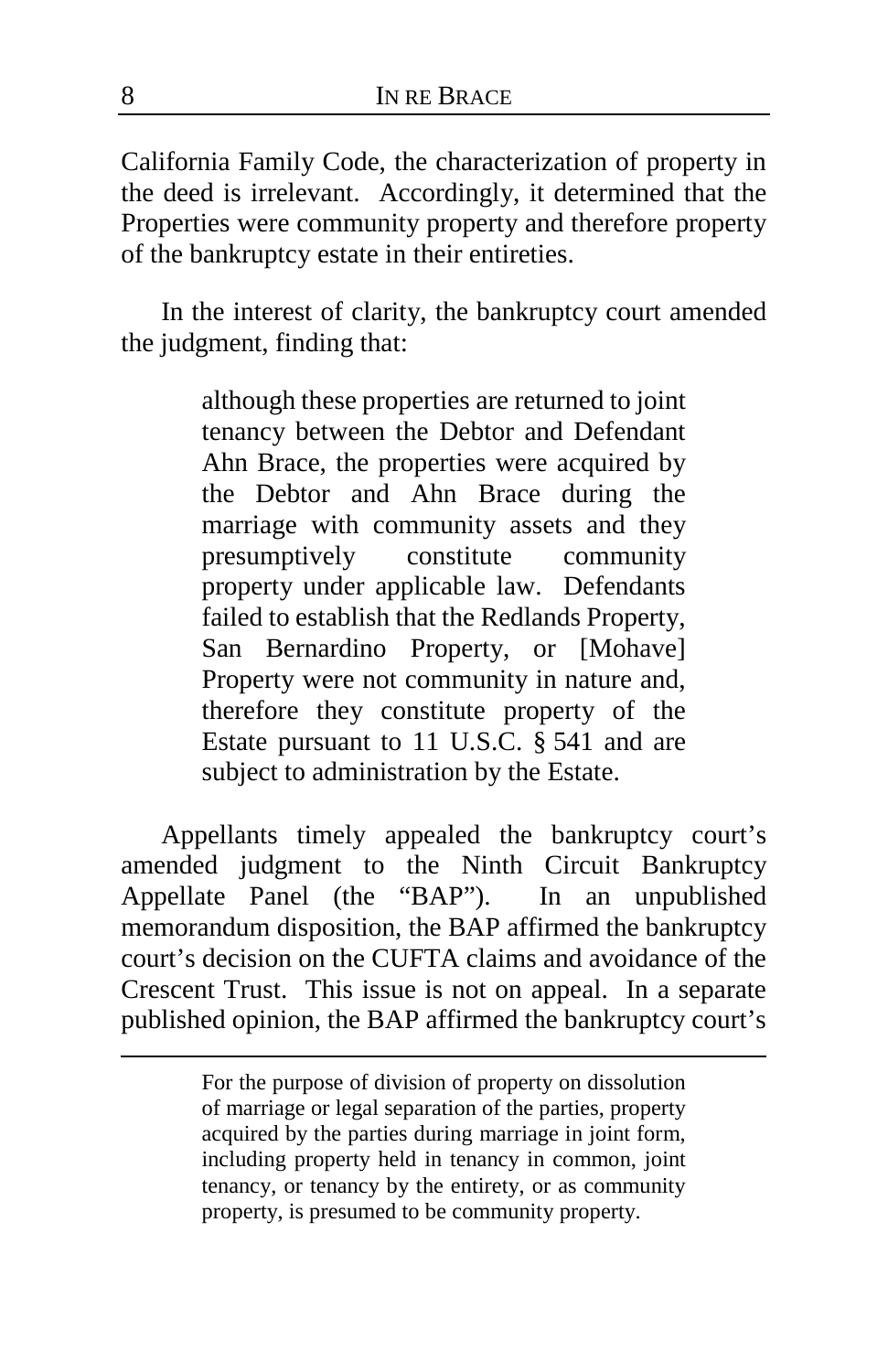amended judgment that the Properties were part of the bankruptcy estate in their entireties. Specifically, the BAP determined that the community property presumption applied in the bankruptcy context, Appellants had failed to overcome the presumption that the Properties were community property, and therefore the Properties, in their entireties, were part of the bankruptcy estate. Appellants timely appealed to this court.

The primary issue on appeal is whether the bankruptcy court erred in characterizing the Properties as community property, irrespective of the fact that Appellants held title to the Properties as joint tenants, and therefore erred in determining the Properties were part of the bankruptcy estate. Resolution of this issue turns on whether, in a bankruptcy proceeding, the community property presumption can be overcome with evidence that the debtor and non-debtor spouse hold title to the property at issue as joint tenants where there is no underlying marital dissolution proceeding and the interests of the debtor and non-debtor spouse are not opposed.

# **IV. Explanation for Request for Decision**

A Chapter 7 bankruptcy petition creates an estate to satisfy creditors' claims. Under the Bankruptcy Code, the bankruptcy estate generally includes "[a]ll interests of the debtor and the debtor's spouse in community property" at the time the bankruptcy case is filed. 11 U.S.C.  $\S$  541(a)(2). While the Bankruptcy Code specifies that community property is part of the bankruptcy estate, it does not address "the threshold questions of the existence and scope of the debtor's interest in a given asset." *In re Mantle*, 153 F.3d 1082, 1084 (9th Cir. 1998) (quoting *In re Farmers Markets, Inc.*, 792 F.2d 1400, 1402 (9th Cir. 1986)). Instead, bankruptcy courts are required to look to state law—in this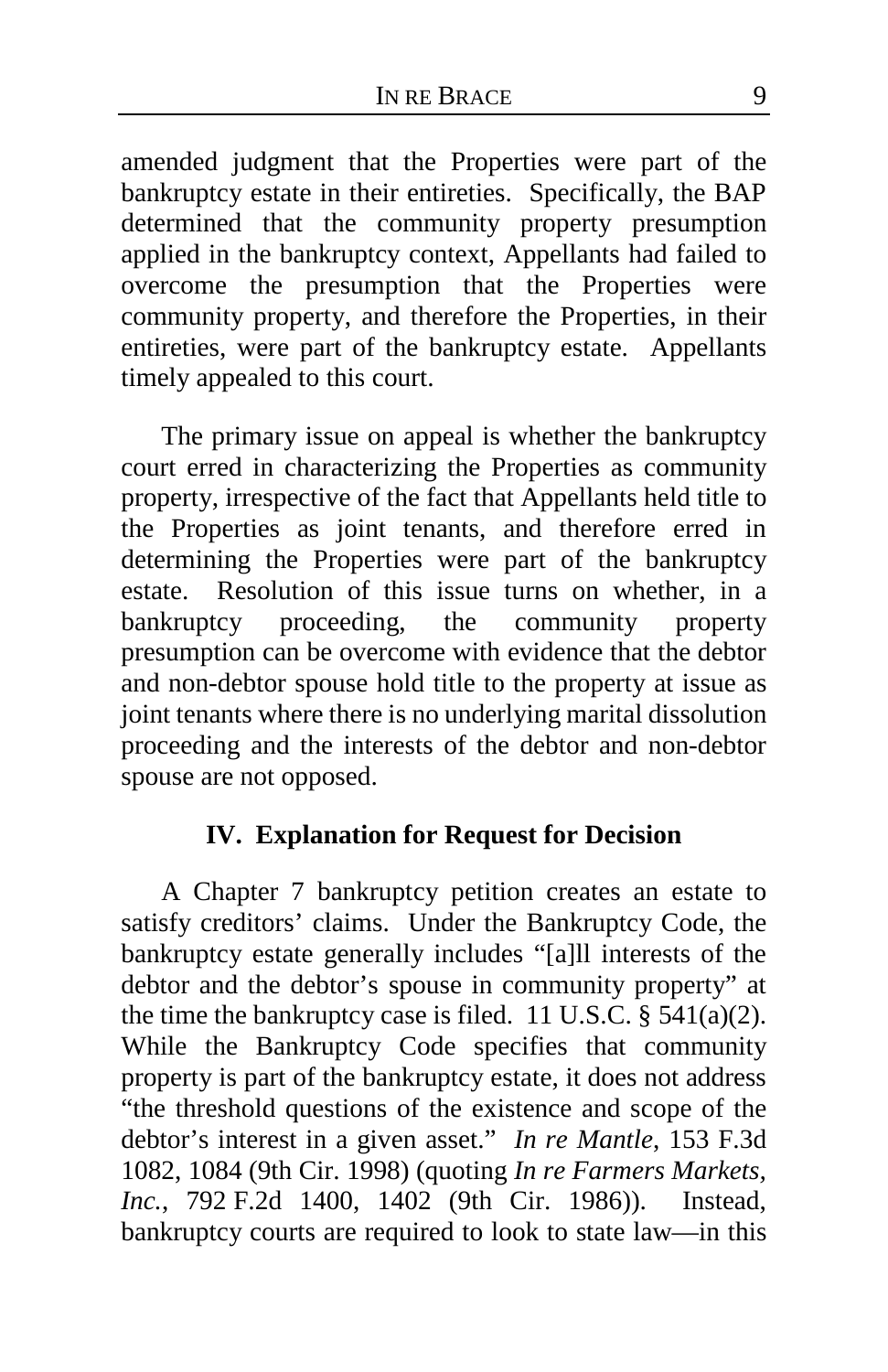case, California law—to determine whether property is community property and therefore included in the bankruptcy estate. *Id.* at 1084; *see also Butner v. United States*, 440 U.S. 48, 54 (1979) ("Congress has generally left the determination of property rights in the assets of a bankrupt's estate to state law."); *In re Reed*, 940 F.2d 1317, 1332 (9th Cir. 1991).

California is a community property state, which characterizes marital property as either community or separate property. *See* Cal. Fam. Code § 760; *In re Marriage of Benson*, 116 P.3d 1152, 1155 (Cal. 2005).**[8](#page-9-0)** In California, classification of property as community or separate property depends on the time of its acquisition. *See v. See*, 415 P.2d 776, 779 (Cal. 1966) ("The character of property as separate or community is determined at the time of its acquisition."). "Property that a spouse acquired before the marriage is that spouse's separate property." *In re Marriage of Valli*, 324 P.3d 274, 276 (Cal. 2014); *see also* Cal. Fam. Code  $§ 770(a)(1)$ . Property that a spouse acquired during the marriage is community property, "[e]xcept as provided by statute." Cal. Fam. Code § 760; *see also Valli*, 324 P.3d at 276.

The characterization of the property interest in the bankruptcy context is crucial and determines the outcome of this appeal. Under California law, if the property at issue is held in joint tenancy, only the debtor's one-half joint interest becomes part of the bankruptcy estate. *See Reed*, 940 F.2d at 1332; *In re Obedian*, 546 B.R. 409, 412 (Bankr. C.D. Cal. 2016). In a Chapter 7 bankruptcy case, the trustee is

<span id="page-9-0"></span>**<sup>8</sup>** "Spouses may hold property as joint tenants or tenants in common, or as community property, or as community property with a right of survivorship." Cal. Fam. Code § 750.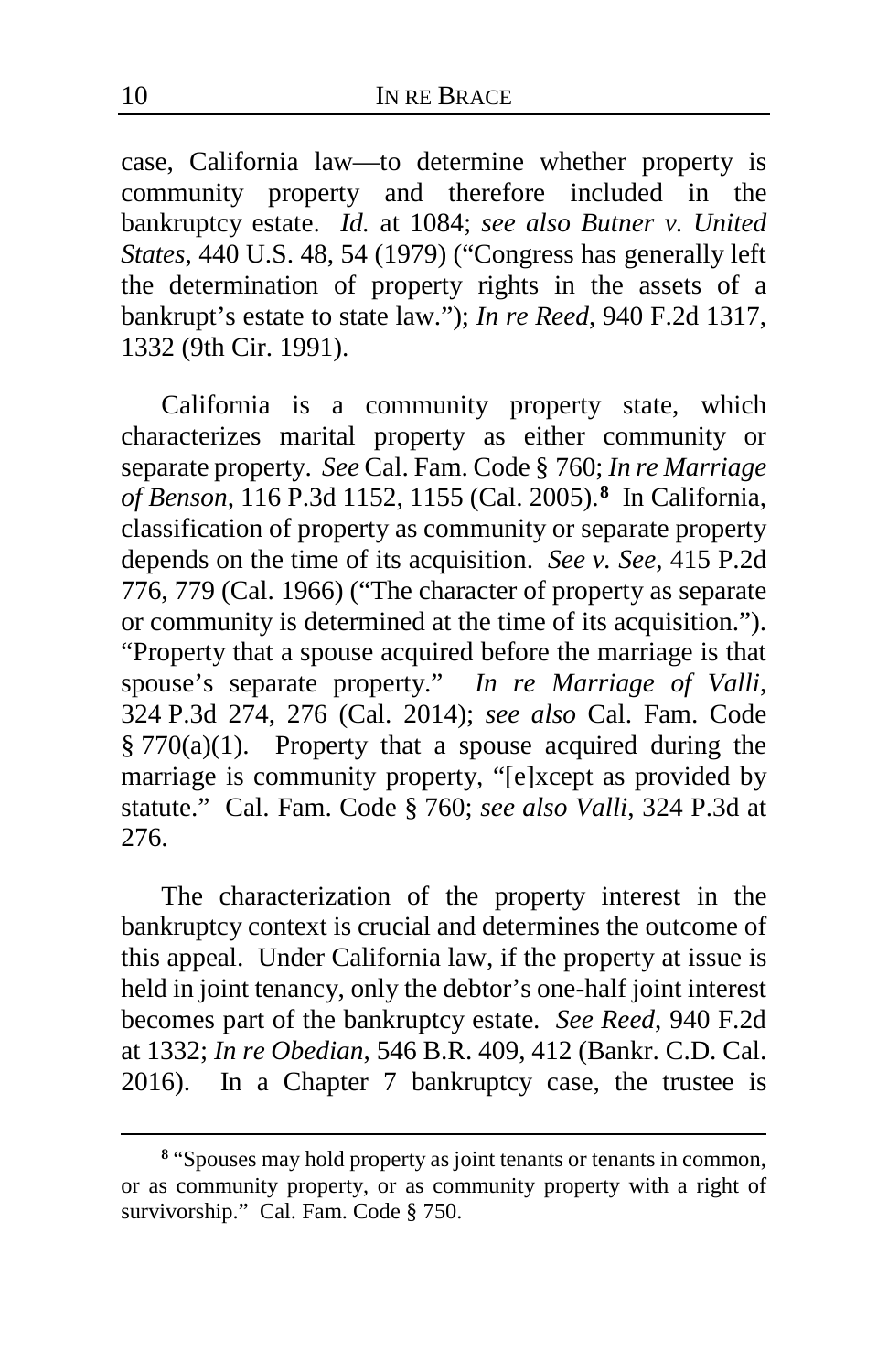permitted, under certain circumstances, to sell the jointly held property and apportion the proceeds accordingly between the bankruptcy estate and the non-debtor joint owners. *See* 11 U.S.C. § 363(h), (j). However, if the property at issue is community property, the property becomes part of the bankruptcy estate in its entirety. *Mantle*, 153 F.3d at 1084. In that scenario, the trustee is permitted, under the Bankruptcy Code, to sell the property and distribute all sales proceeds to the debtor's creditors, rather than apportioning some of the proceeds to the non-debtor spouse. *See* 11 U.S.C. § 541(a)(2). The certified question addresses the interplay between federal bankruptcy law and state law property characterization.

Under California law, there is a general presumption that, absent a statute to the contrary, all property acquired during marriage is community property. *See Valli*, 324 P.3d at 281–82 (Chin, J., concurring); *see also* Cal. Fam. Code §§ 65, 760; Cal. Civ. Code § 687. "This is a rebuttable presumption affecting the burden of proof; hence it can be overcome by the party contesting community property status." *In re Marriage of Haines*, 39 Cal. Rptr. 2d 673, 681 (Ct. App. 1995). The standard of proof to overcome this burden is a preponderance of the evidence. *See Valli*, 324 P.3d at 276.

A more stringent application of the community property presumption, which is not applicable here but is nonetheless relevant, is contained in section 2581 of the California Family Code. That section provides that:

> For the purpose of division of property on dissolution of marriage or legal separation of the parties, property acquired by the parties during marriage in joint form, including property held in tenancy in common, joint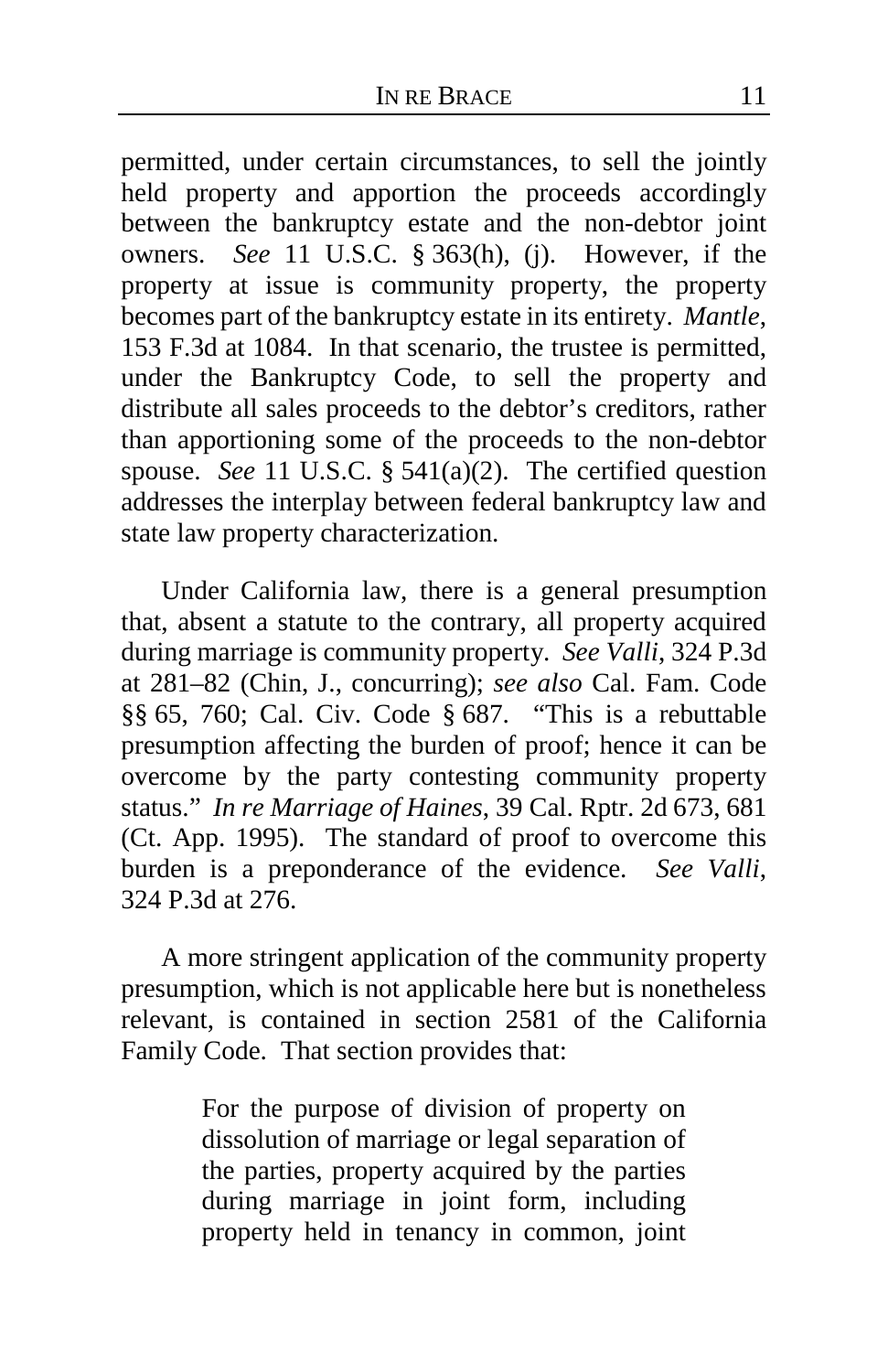tenancy, or tenancy by the entirety, or as community property, is presumed to be community property. This presumption is a presumption affecting the burden of proof and may be rebutted by either of the following:

- (a) A clear statement in the deed or other documentary evidence of title by which the property is acquired that the property is separate property and not community property.
- (b) Proof that the parties have made a written agreement that the property is separate property.

Cal. Fam. Code § 2581.

<span id="page-11-0"></span> $\overline{a}$ 

According to the California Family Code, to change the nature or characterization of property, spouses may transmute the property by agreement or transfer, with or without consideration. *Id*. § 850.**[9](#page-11-0)** To be valid, a

Subject to Sections 851 to 853, inclusive, married persons may by agreement or transfer, with or without consideration, do any of the following:

- (a) Transmute community property to separate property of either spouse.
- (b) Transmute separate property of either spouse to community property.

**<sup>9</sup>** Section 850 of the California Family Code provides: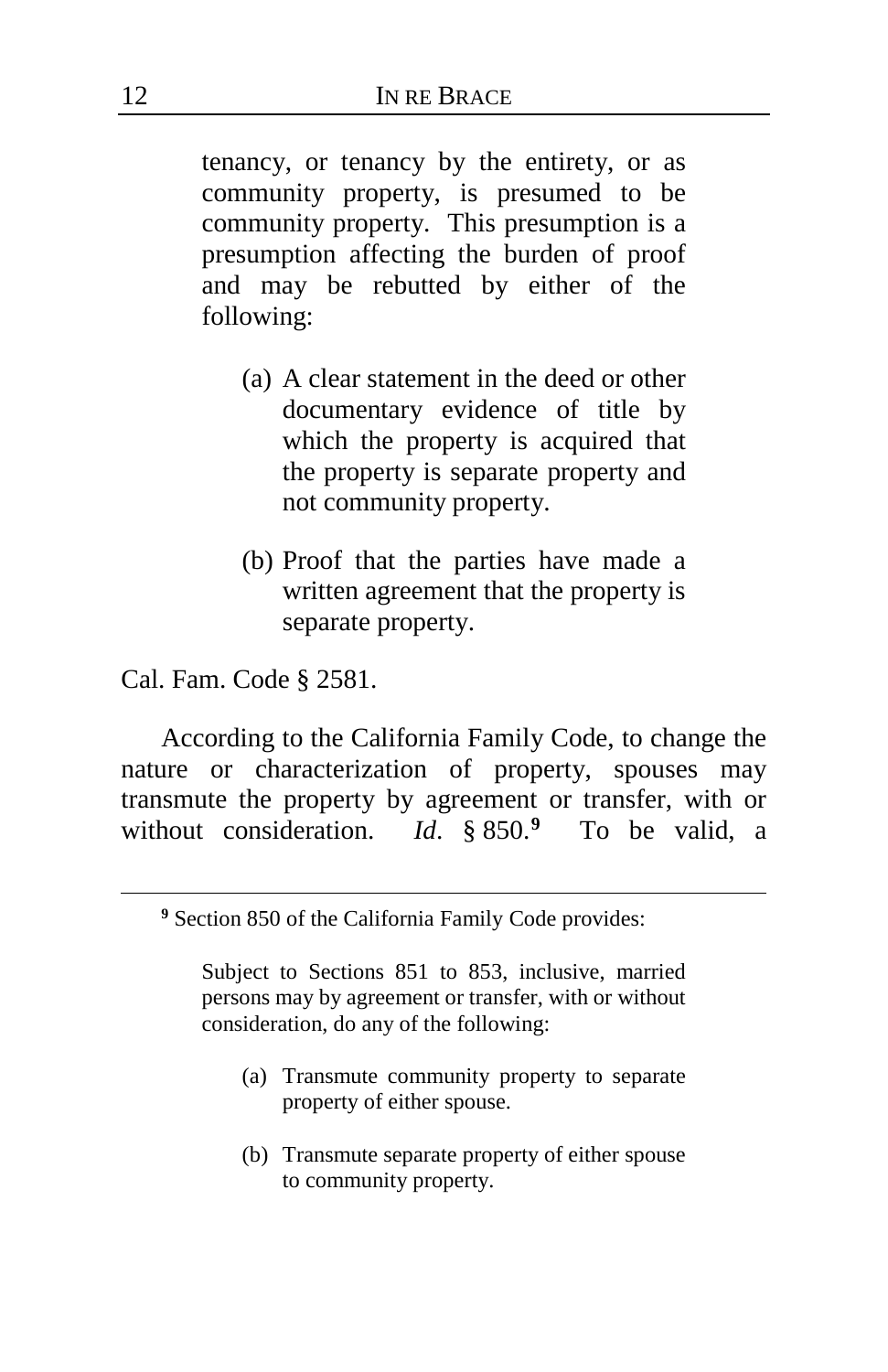transmutation must be "made in writing by an express declaration that is made, joined in, consented to, or accepted by the spouse whose interest in the property is adversely affected." *Id*. § 852(a). "An 'express declaration' is a writing signed by the adversely affected spouse 'which expressly states that the characterization or ownership of the property is being changed.'" *In re Marriage of Lafkas*, 188 Cal. Rptr. 3d 484, 497 (Ct. App. 2015) (quoting *In re Estate of MacDonald*, 794 P.2d 911, 918 (Cal. 1990)). "An 'express declaration' does not require use of the terms 'transmutation,' 'community property,' 'separate property,' or a particular locution." *Id.* (quoting *In re Marriage of Starkman*, 28 Cal. Rptr. 3d 639, 642 (Ct. App. 2005)). "Though no particular terminology is required, the writing must reflect a transmutation on its face, and must eliminate the need to consider other evidence in divining this intent." *Benson*, 116 P.3d at 1158; *see also Starkman*, 28 Cal. Rptr. 3d at 642–43 ("The express declaration must unambiguously indicate a change in character or ownership of property. A party does not 'slip into a transmutation by accident.'" (internal citation omitted) (quoting *In re Marriage of Koester*, 87 Cal. Rptr. 2d 76, 80 n.5 (Ct. App. 1999))). The transmutation statute applies to property transactions between spouses, as well as property transactions between spouses and third parties. *See Valli*, 324 P.3d at 279–80.

On appeal, Mrs. Brace argues—as she did in the lower courts—that the general community property presumption yields to the common law form of title presumption, codified in section 662 of the California Evidence Code. Section 662 provides, in full, that "[t]he owner of the legal title to property is presumed to be the owner of the full beneficial

<sup>(</sup>c) Transmute separate property of one spouse to separate property of the other spouse.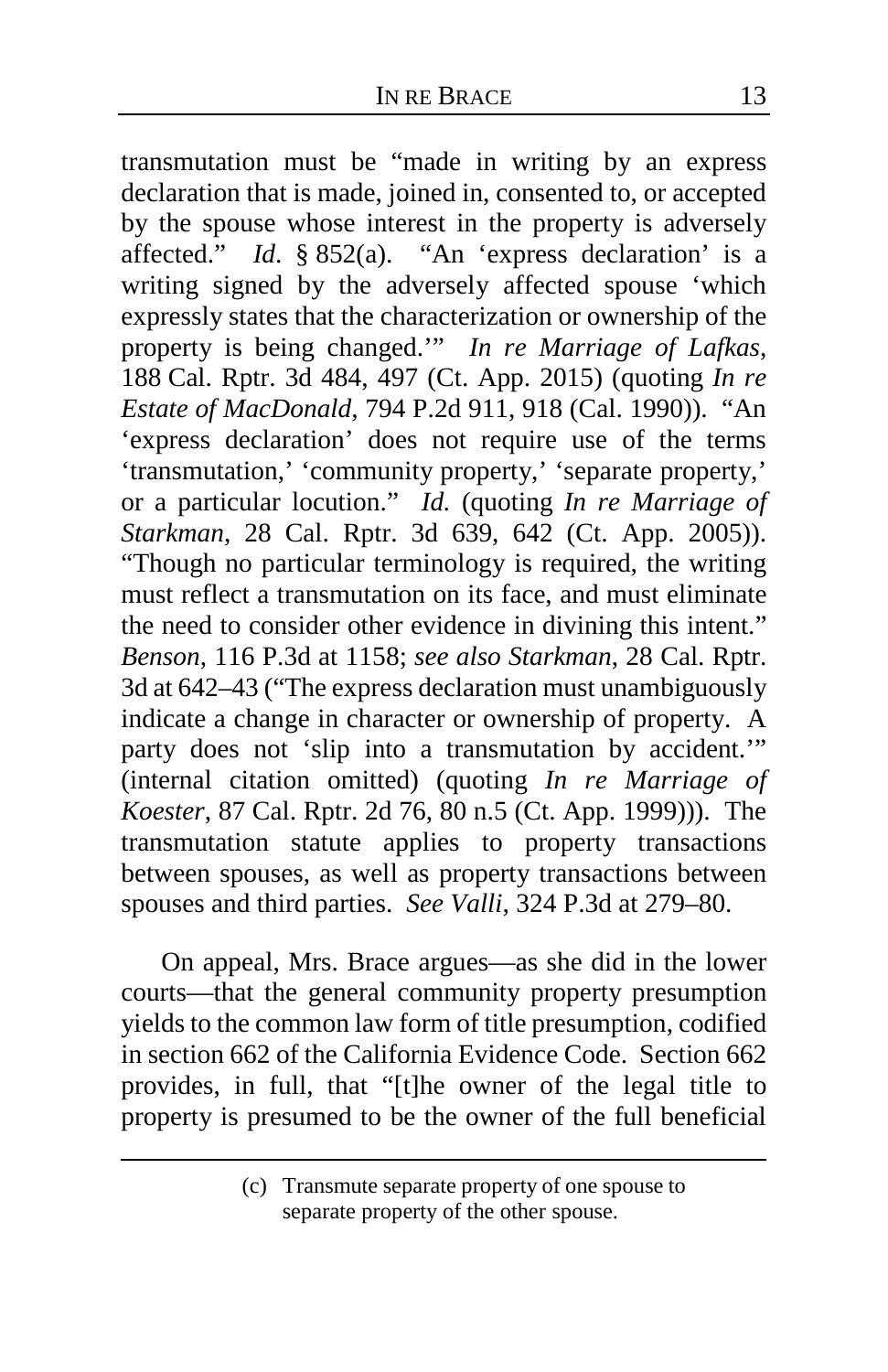title. This presumption may be rebutted only by clear and convincing proof." Cal. Evid. Code § 662. On appeal, Mrs. Brace contends that the lower courts erred in applying the community property presumption and characterizing the property at issue as community property because the evidence demonstrated that she and her debtor husband acquired the property from a third party as joint tenants. In support, Mrs. Brace relies on our decision in *In re Summers*, which held that under California law, "the community property presumption is rebutted when a married couple acquires property from a third party as joint tenants." 332 F.3d 1240, 1243 (9th Cir. 2003) (relying on, *inter alia*, *Haines*, 39 Cal. Rptr. 2d at 682, and *In re Pavich*, 191 B.R. 838, 844 (Bankr. E.D. Cal. 1996)).

In *Summers*, a married couple and their daughter purchased a parcel of real estate and took title as "Eugene Summers and Ann Marie Summers, husband and wife[,] and Aurora Summers, an unmarried woman, all as joint tenants." 332 F.3d at 1242. Eventually, all three individuals filed separate bankruptcy petitions with the wife filing first. *Id*. The trustee in the wife's case argued that the real property was a community asset and thus property of the bankruptcy estate in its entirety. *Id*. After a trial on the merits, the bankruptcy court held that the community property presumption was overcome by evidence of the deed, which indicated the real property was held in joint tenancy. *Id*. The BAP affirmed. *Id*.

On appeal, we affirmed the BAP. *Id*. at 1245. We first explained the significance of the nature or characterization of the property when defining the bankruptcy estate. *Id.* at 1243. We explained that the presumption under section 760 of the California Family Code that all property acquired by married persons is community property can be rebutted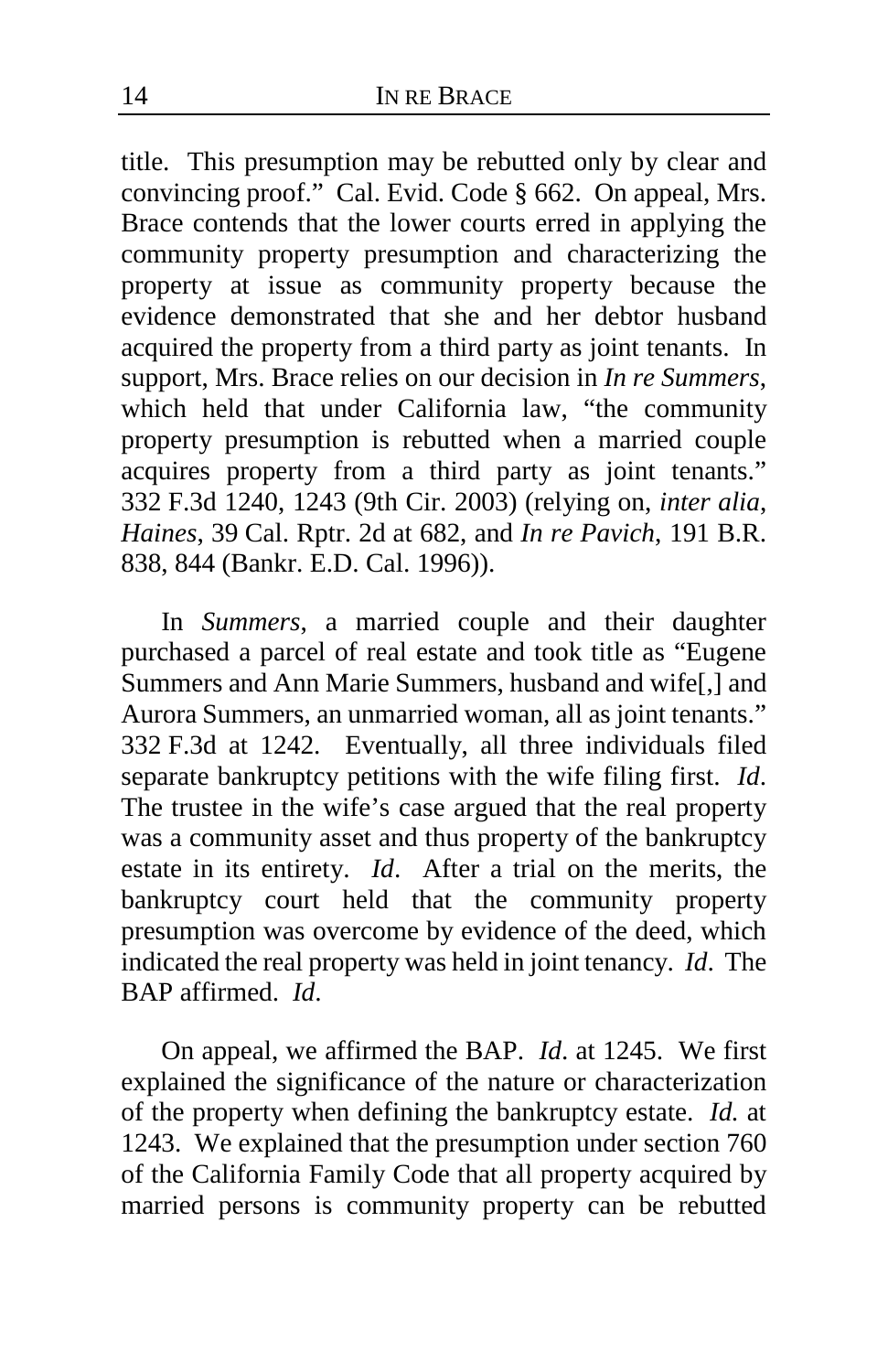through an agreement between the spouses or "by specifying the form of title in which [the property] is held." *Id*. at 1243. Thus, we determined that "the community property presumption 'is overcome when a declaration in a deed or other title instrument indicates spouses take title to property as joint tenants.'" *Id.* (quoting *Pavich*, 191 B.R. at 844). Because the deed in *Summers* specifically conveyed the real property as joint tenants, we concluded that only the wife's separate interest in the property was part of the bankruptcy estate. *Id*. at 1245.**[10](#page-14-0)**

On appeal, the parties dispute whether *Summers* is still precedential in light of *Valli*, a marital dissolution proceeding concerned with the division of property between a husband and wife—in particular, an insurance policy on the husband's life purchased with community funds but naming the wife as the sole beneficiary.

In *Valli*, the husband (Frankie Valli) used community property funds to purchase an insurance policy on his life, naming his wife (Randy Valli) as the policy's only beneficiary and owner. 324 P.3d at 275. In the marital dissolution proceeding, the husband—relying on the community property presumption—argued that the insurance policy was community property because (1) it was purchased with community property funds and (2) the transmutation requirements under section 852 of the California Family Code had not been met to change the

<span id="page-14-0"></span>**<sup>10</sup>** After finding that the community property presumption had been overcome, we addressed whether California's transmutation statute generally applies to transactions between the spouses and a third-party seller. *Summers*, 332 F.3d at 1244. Relying on several California Court of Appeal decisions, we concluded that the transmutation statute is not applicable to transactions between spouses and third parties. *Id.* That holding was abrogated by *Valli*, and is not at issue here.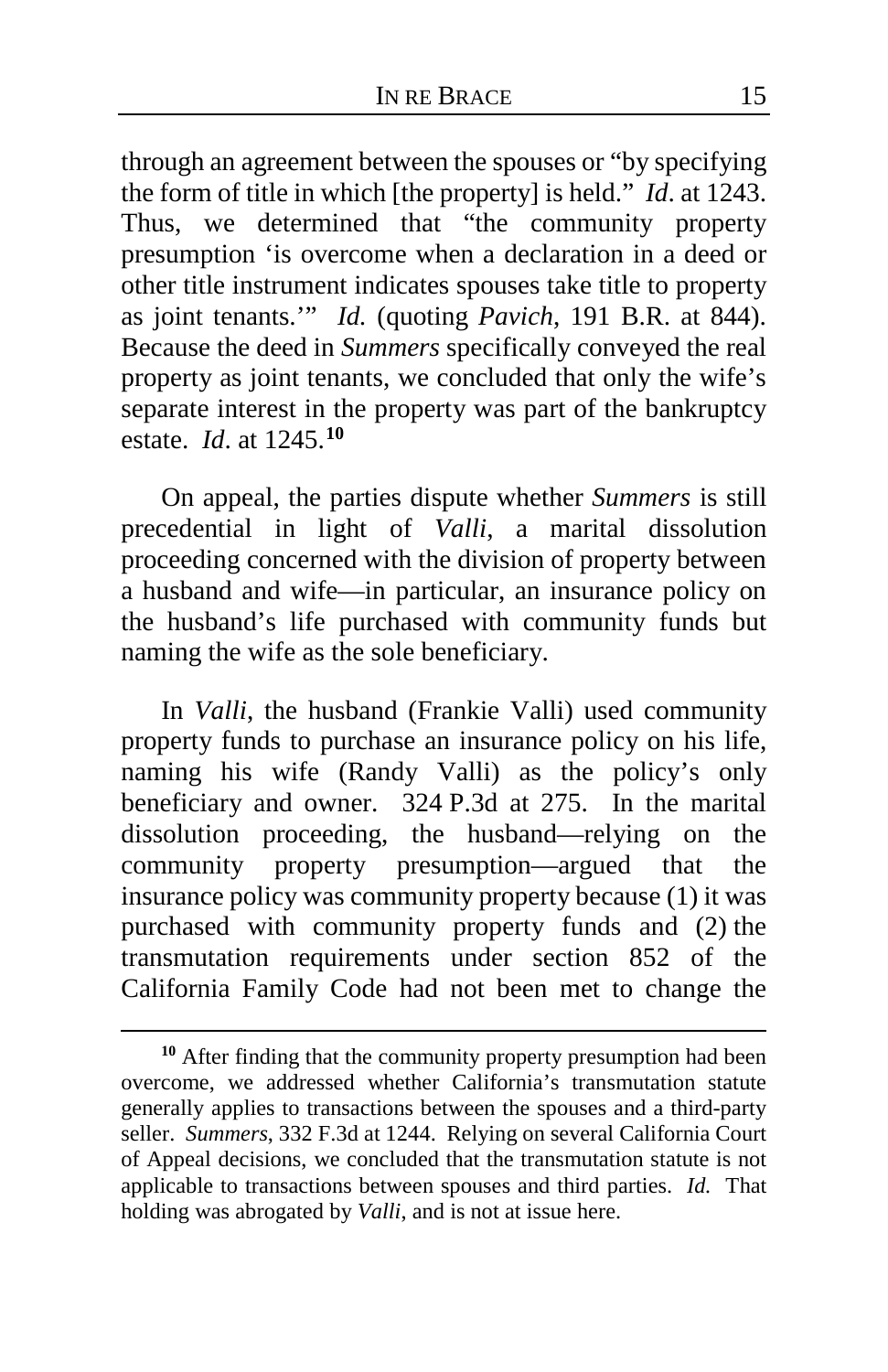property from community to separate property. *Id*. at 276. The wife—relying on the form of title presumption—argued that the insurance policy was separate property because the husband put the policy in her name. The wife also argued that, although the couple had not complied with the statutory requirement that any transmutation be in writing, the transmutation formalities are unnecessary in situations where one spouse acquires property directly from a third party rather than through an interspousal transaction. *Id.*

The Supreme Court of California rejected the wife's arguments, holding that: (1) the transmutation statutes apply in property transactions between spouses, as well as in property transactions between spouses and third parties; and (2) section 662's form of title presumption "does not apply [in marital dissolution proceedings] when it conflicts with the transmutation statutes." *Valli*, 324 P.3d at 280 (citing *In re Marriage of Barneson*, 81 Cal. Rptr. 2d 726, 733 (Ct. App. 1999)). Finding that such a conflict existed, the Court held that "the transmutation requirement of an express written declaration applie[d] to [the] wife's claim." *Id.* The Court did not otherwise expound on the matter. *Id*. However, a concurring opinion joined by three justices suggested that "rules that apply to an action between the spouses to characterize property acquired during the marriage do not necessarily apply to a dispute between a spouse and a third party." *Valli*, 324 P.3d at 284–85 (Chin, J., concurring).

Appellee argues that *Valli* applies not only to suits between spouses but also to non-dissolution cases involving both spouses and third parties. Appellants and the amicus curiae disagree. They contend that *Valli* does not abrogate the holding in *Summers* (*i.e*., in bankruptcy cases, the community property presumption can also be rebutted with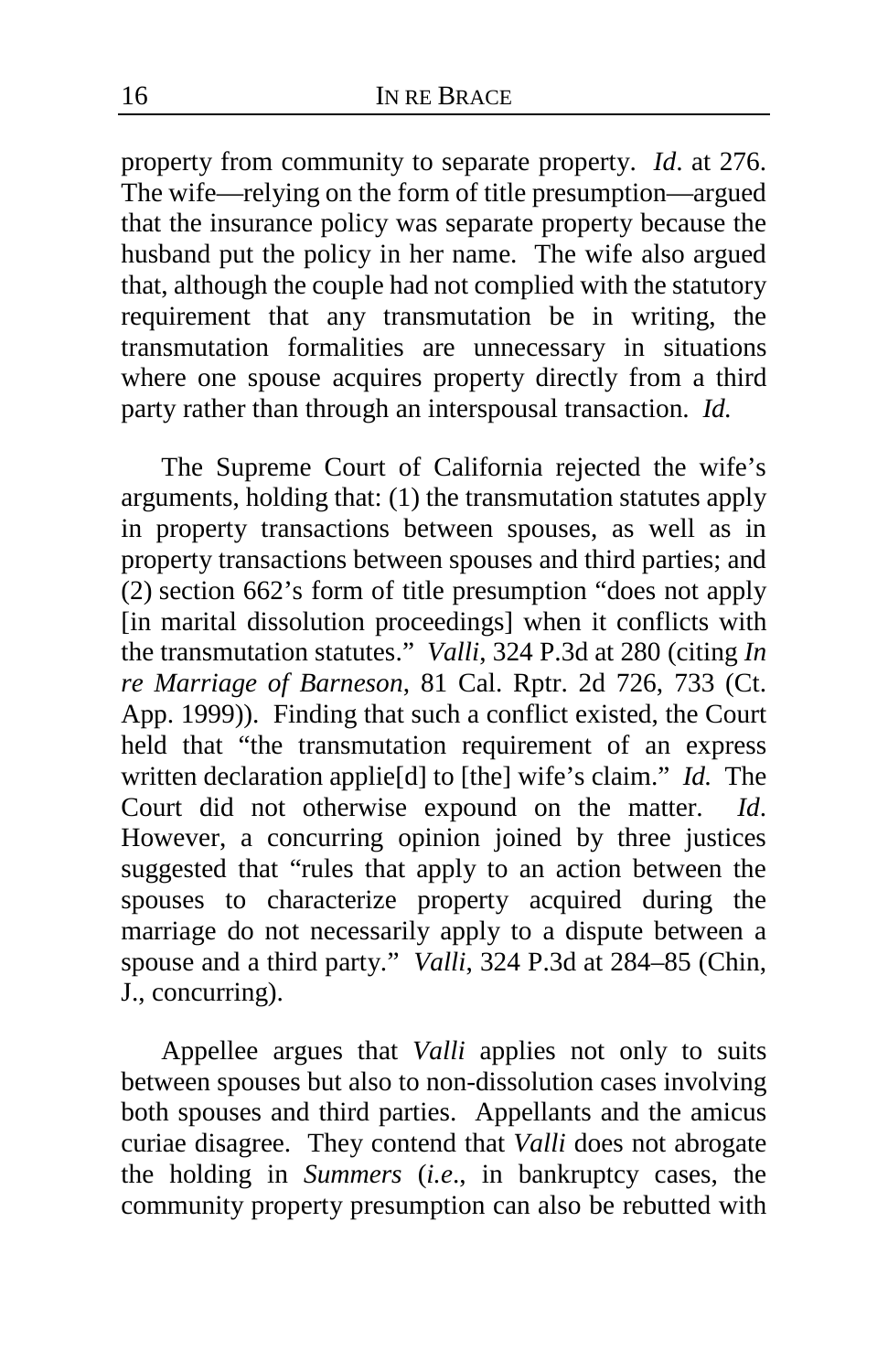evidence that spouses hold title as joint tenants) and that the cases are reconcilable because *Valli* addressed the community property presumption/transmutation statute only in the context of a marital dissolution proceeding. Appellants and the amicus curiae argue that marital dissolution proceedings are unique and that it is only within that context that the form of title presumption is disregarded in favor of the general community property presumption. Appellants and the amicus curiae contend that because the special concerns in marital dissolution proceedings do not exist in the broader context of bankruptcy and debtorcreditor relationships, *Valli* does not abrogate *Summers* to the extent that the record title presumption can no longer overcome the community property presumption in bankruptcy cases.

No controlling California precedent addresses the applicability of the community property presumption in suits between a married person and a third party creditor. We recognize that, under California law, statutory interpretation begins with the text. *People v. Scott*, 324 P.3d 827, 829 (Cal. 2014). But the text of the relevant statutes (and relevant evidentiary codes) is susceptible to both of the opposing interpretations offered by the parties, and we do not find the answer to these issues obvious.

Accordingly, we respectfully ask the Supreme Court of California to exercise its discretion to decide the following certified question: Does the form of title presumption set forth in section 662 of the California Evidence Code overcome the community property presumption set forth in section 760 of the California Family Code in Chapter 7 bankruptcy cases where: (1) the debtor husband and nondebtor wife acquire property from a third party as joint tenants; (2) the deed to that property conveys the property at